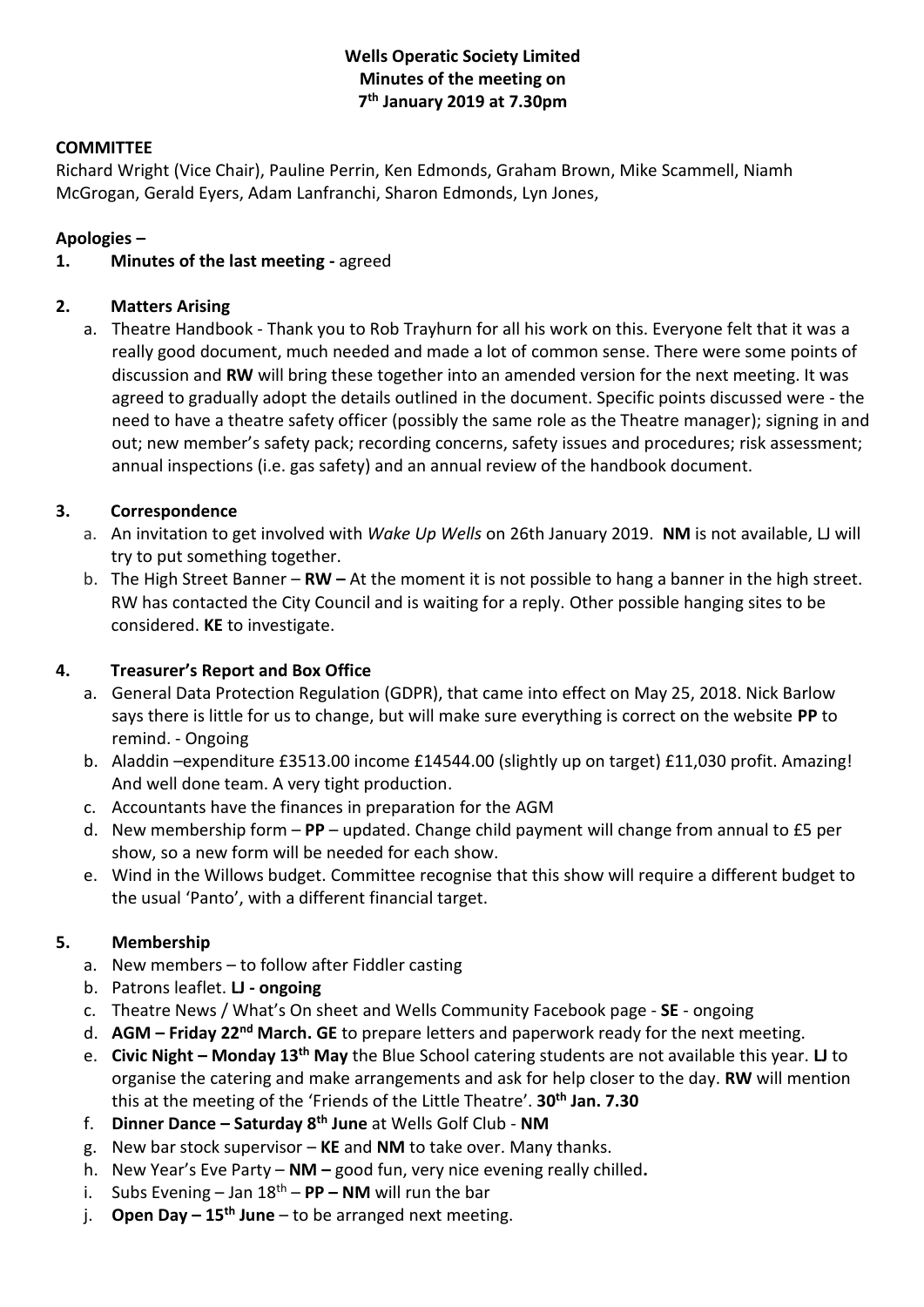## **6. Publicity**

The importance of getting posters out is really important now that the High Street banner is not available. Please help and encourage where you can.

# **7. Theatre Renovations**

- a. PAT testing **MS ongoing**
- b. New signs and billboards at the front of the theatre and on Chamberlain Street. Db+Paul architects have advised contractors. **RW** to start the process of costings.
- c. Auditorium heating system. Review of use during Panto. Seemed to work quite well until it got cold and then it shut down again. **RW** to contact Pulse. GE will set timer and 'extra' heater for Comedy Night.
- d. Tree yellow line edge. **GB** to order paint and sign.
- e. Chamberlain Street doors. **AL and GB -** ongoing
- f. Rear doors and break in. **RW** Quote and repairs ongoing
- g. Moths in the wardrobe. **SE** has had a quote of £125 + VAT plus £50 per room. Is waiting for other quotes to come in. ongoing.
- h. The new wardrobe mistress is Louise Sansam. Tina will pass the key on. Many thanks to Tina for all her hard work and many hours spent organising, hiring and cleaning costumes over the last 5 years.
- i. Nick Barlow has raised some concerns over general security of the building, he suggested installing CCVT and security lights. **PP** to ask NB to produce a quote. **AL** to also talk to NB. GB reminded all that no mains electrical work should be carried out without the advice and understanding of Bishops electrical. Ongoing.

# **8. Productions/Hire.**

**Hires in January and February 2019.** See Bar Calendar for details. The person responsible is in bold. Small Steps x 2 - **GE**

Cosmo group – **GE** U3A walking group – **GE** One Act Play rehearsals – **Doreen Grant** The Opposite Sex rehearsals – **KE** Fiddler rehearsals – **GB** Comedy – **ST** WSPA – **NM** Small Steps performance **– PP**

- **December 15th -22nd 2018** *–* Panto *Aladdin.* Review excellent. Best for a long time, really fab. Fun and loved by the audience. Lots of really good comments from a wide range of audience. It is great to see – yet again – new faces doing so well on our stage.
- **March 6th -9 th 2019 – The Opposite Sex** by David Tristram. Director **KE.** Stage manager **MS,**  Lighting – **GB,** Costume - **KE,** Prompt - **?**, Properties - **?**, Ticket Price – **£8**, Rehearsal schedule – **agreed.** FoH manager – **Sally Trayhurn. Tickets go live on?**
- **May 13th -18th 2019 – Fiddler on the Roof.** Rights received. Director **Lois Harbinson,** Assistant Director – **Adam Lanfranchi**, Producer - **Graham Brown**, MD – **Sheila Ross,** Choreography - **Eden Simpson**, SM – **Emma Russell,** Set Designer – **Emma Russell**, Lighting – **GB**, Sound – **Adrian Mitchell**, Costumes - **Louise Sansam**, Prompt – **Freda Brown**, Props – **Lesley Ricketts,** Make up – **Helen and Julie Makin**, Budget – **tba**, Publicity - **KE**, Ticket Price – **tba**, Rehearsal schedule – **agreed,**  FoH manager – **Sally Trayhurn. Tickets go live on?**
- **Sept 18-21st 2019 – Anne of Green Gables** by Lucy Montgomery, Director **Bobby Bass**, Producer **NM**, Stage manager – **Charlie Watkins**, Lighting - **GB**, Prompt – **FB**, Budget - **tba**, Ticket Price – **tba**, Rehearsal schedule – **agreed,** FoH manager – **Sally Trayhurn. Tickets go live on?**
- **Dec 14th–21st 2019 - Wind in the Willows** by Fellowes, Drew and Styles, Director **Kate Lynch**, Assistant Director – **?**, Producer **– Alisa Creaser**, MD – **Sheila Ross,** Choreography - **Tina Eyers**, SM – **Chris Spray,** Set Designer – **Mark Wall**, Lighting – **?**, Sound – **Adrian Mitchell**, Costumes - ? , Prompt – **?**, Props – **Penny Bonetti and Catriona Eagle**, Make up – **?**, Budget – **tba** (agreed to set for a